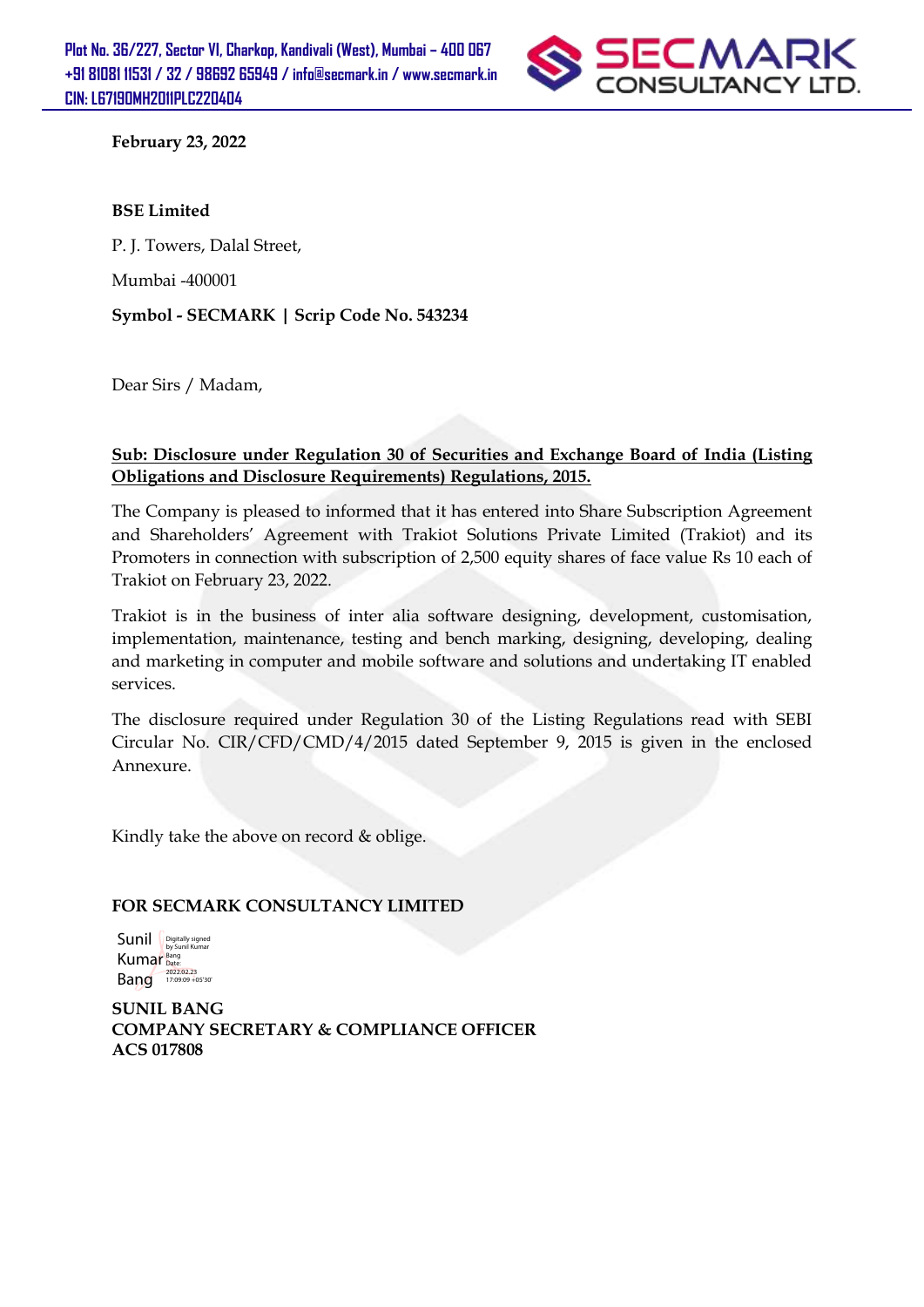

## **ANNEXURE – DISCLOSURE UNDER REGULATION 30 OF SEBI (LODR)**

### **Annexure 1**

## **Share Subscription Agreement & Shareholder Agreement**

| Sr. no. | Particulars                                                                          | <b>Disclosure</b>                                                                      |
|---------|--------------------------------------------------------------------------------------|----------------------------------------------------------------------------------------|
| 1.      | Name(S) of parties with whom the                                                     | Trakiot Solutions Private Limited (Trakiot)                                            |
|         | agreement is entered                                                                 |                                                                                        |
| 2.      | Purpose of entering into the agreement                                               | To acquire 2,500 equity shares of Trakiot and                                          |
|         |                                                                                      | have certain rights as shareholder in the                                              |
|         |                                                                                      | Trakiot.                                                                               |
| 3.      | Shareholding, if any, in the entity with                                             | The Company propose to acquire 2,500                                                   |
|         | whom the agreement is executed                                                       | equity shares of Trakiot having face value of                                          |
|         |                                                                                      | INR 10/- each which will be 20%                                                        |
|         |                                                                                      | shareholding in Trakiot post acquisition.                                              |
| 4.      | Significant terms of the agreement (in                                               | Right to nominate one director on the board                                            |
|         | brief) special rights like right to appoint                                          | of Trakiot, pro-rata right in case of further                                          |
|         | directors, first right to share subscription                                         | issue of share capital by Trakiot, affirmative                                         |
|         | in case of issuance of shares, right to                                              | voting rights in favour of SecMark with<br>respect to any change authorised and issued |
|         | restrict any change in capital structure etc                                         | capital and other rights                                                               |
| 5.      | Whether, the said parties are related to                                             | N <sub>o</sub>                                                                         |
|         | promoter/promoter<br>$\gamma$<br>group                                               |                                                                                        |
|         | companies in any manner. If yes, nature of                                           |                                                                                        |
|         | relationship                                                                         |                                                                                        |
| 6.      | Whether the transaction would fall within                                            | No                                                                                     |
|         | related party transactions? If yes, whether                                          |                                                                                        |
|         | the same is done at "arm's length"                                                   |                                                                                        |
| 7.      | In case of issuance of shares to the parties,                                        | 2,500 equity shares of Trakiot having face                                             |
|         | details of issue price, class of shares issued                                       | value of INR 10/- each at a premium of INR                                             |
|         |                                                                                      | 990/-each.                                                                             |
| 8.      |                                                                                      | N <sub>o</sub>                                                                         |
|         | Any other disclosures related to such<br>agreements, viz., details of nominee on the |                                                                                        |
|         | board of directors of the listed entity,                                             |                                                                                        |
|         | potential conflict of interest arising out of                                        |                                                                                        |
|         | such agreements, etc                                                                 |                                                                                        |
|         |                                                                                      |                                                                                        |
| 9.      | In case of termination or amendment of                                               | Not Applicable                                                                         |
|         | agreement, listed entity shall disclose                                              |                                                                                        |
|         | additional details to the stock exchange(s):                                         |                                                                                        |
|         | (i) name of parties to the agreement;                                                |                                                                                        |
|         | (ii) nature of the agreement;                                                        |                                                                                        |
|         | (iii) date of execution of the agreement;                                            |                                                                                        |
|         | (iv) details of amendment and impact<br>thereof or reasons of termination and        |                                                                                        |
|         | impact thereof.                                                                      |                                                                                        |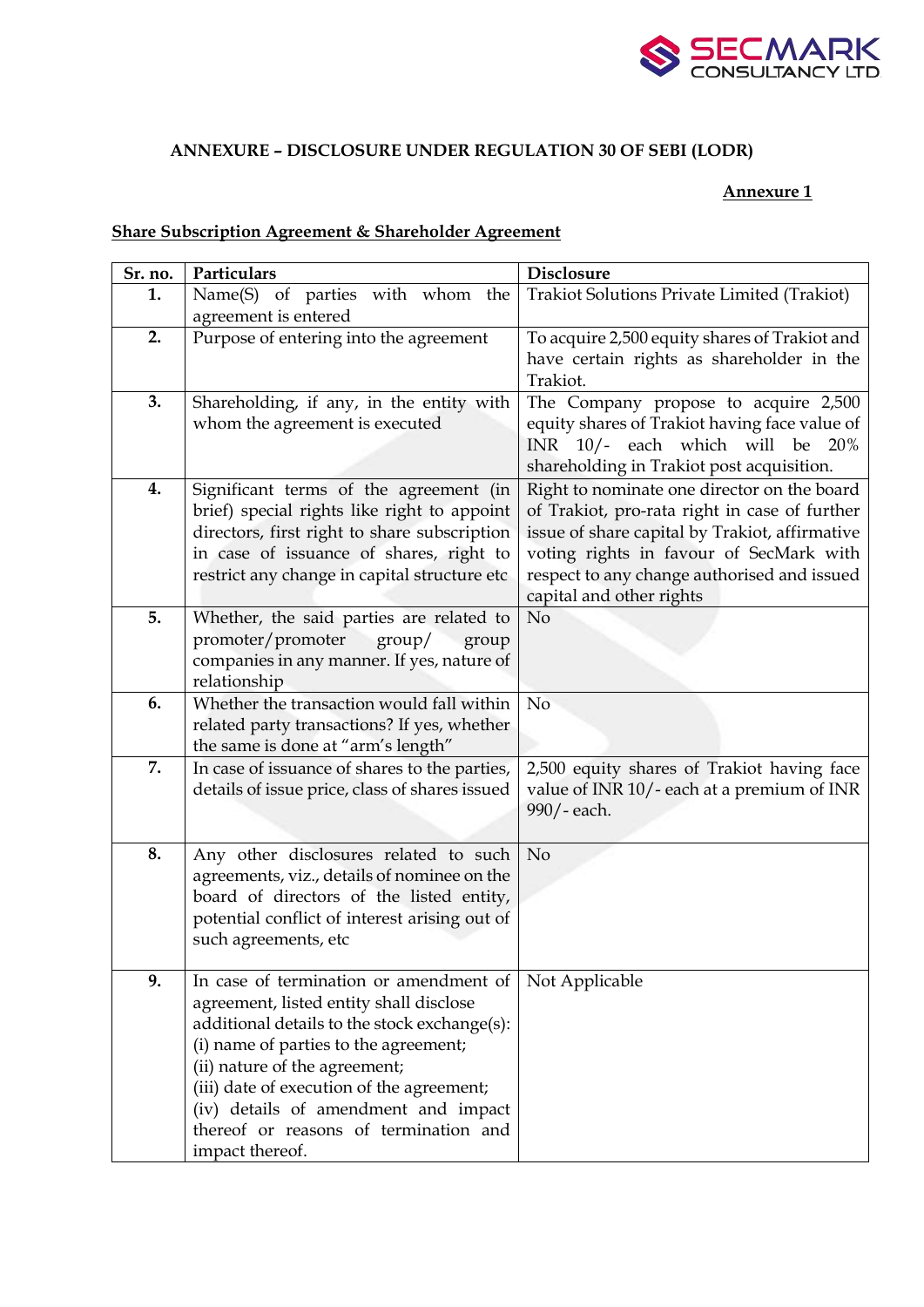

### **Annex-2**

# **Acquisition of Shares**

| Sr. | Particulars                                                                                                                                                                                                                                                                                                   | <b>Disclosure</b>                                                                                                                                                                                                                                                                                                                                           |
|-----|---------------------------------------------------------------------------------------------------------------------------------------------------------------------------------------------------------------------------------------------------------------------------------------------------------------|-------------------------------------------------------------------------------------------------------------------------------------------------------------------------------------------------------------------------------------------------------------------------------------------------------------------------------------------------------------|
| no. |                                                                                                                                                                                                                                                                                                               |                                                                                                                                                                                                                                                                                                                                                             |
| a.  | Name of the target entity, details in<br>brief such as size, turnover etc.;                                                                                                                                                                                                                                   | Trakiot Solutions Private Limited (Trakiot)<br>based at Pune. It specialises in software<br>designing, development, customisation,<br>implementation, maintenance, testing and<br>marking, designing,<br>bench<br>developing,<br>dealing and marketing in computer and<br>software<br>and<br>solutions<br>mobile<br>and<br>undertaking IT enabled services. |
| b   | Whether the acquisition would fall<br>within related party transaction(s)<br>whether<br>the<br>promoter/<br>and<br>promoter group/ group companies<br>have any interest in the entity being<br>acquired? If yes, nature of interest<br>and details thereof and whether the<br>same is done at "arm's length"; | Acquisition does not fall in related party<br>transaction. Promoter/ promoter group/<br>group companies do not have any interest in<br>the entity being acquired                                                                                                                                                                                            |
| c.  | Industry to which the entity being<br>acquired belongs;                                                                                                                                                                                                                                                       | Software development and support                                                                                                                                                                                                                                                                                                                            |
| d.  | Objects and effects of acquisition<br>(including but not limited to,<br>disclosure of reasons for acquisition<br>of target entity, if its business is<br>outside the main line of business of<br>the listed entity);                                                                                          | SecMark offers Software and Technology<br>products and services to its clients and the<br>acquisition of shares of Trakiot will have<br>synergy with the business of Company.                                                                                                                                                                               |
| e.  | Brief details of any governmental or<br>regulatory approvals required for<br>the acquisition;                                                                                                                                                                                                                 | Nil                                                                                                                                                                                                                                                                                                                                                         |
| f.  | Indicative<br>for<br>time<br>period<br>completion of the acquisition;                                                                                                                                                                                                                                         | Within 15 days                                                                                                                                                                                                                                                                                                                                              |
| g.  | Nature of consideration - whether<br>cash consideration or share swap<br>and details of the same;                                                                                                                                                                                                             | Cash consideration                                                                                                                                                                                                                                                                                                                                          |
| h.  | Cost of acquisition or the price at<br>which the shares are acquired;                                                                                                                                                                                                                                         | Company will acquire 2,500 equity shares of<br>Trakiot having face value of INR 10/- each at<br>a premium of INR 990/- amounting to Rs.<br>$25,00,000/$ -.                                                                                                                                                                                                  |
| i.  | shareholding<br>of<br>Percentage<br>control acquired and / or number of<br>shares acquired;                                                                                                                                                                                                                   | Post-acquisition the Company will have 20%<br>shareholding in Trakiot.                                                                                                                                                                                                                                                                                      |
| j.  | Brief background about the entity<br>acquired in terms of products/line                                                                                                                                                                                                                                       | Trakiot is in the business of inter alia software<br>designing,<br>development,<br>customisation,                                                                                                                                                                                                                                                           |